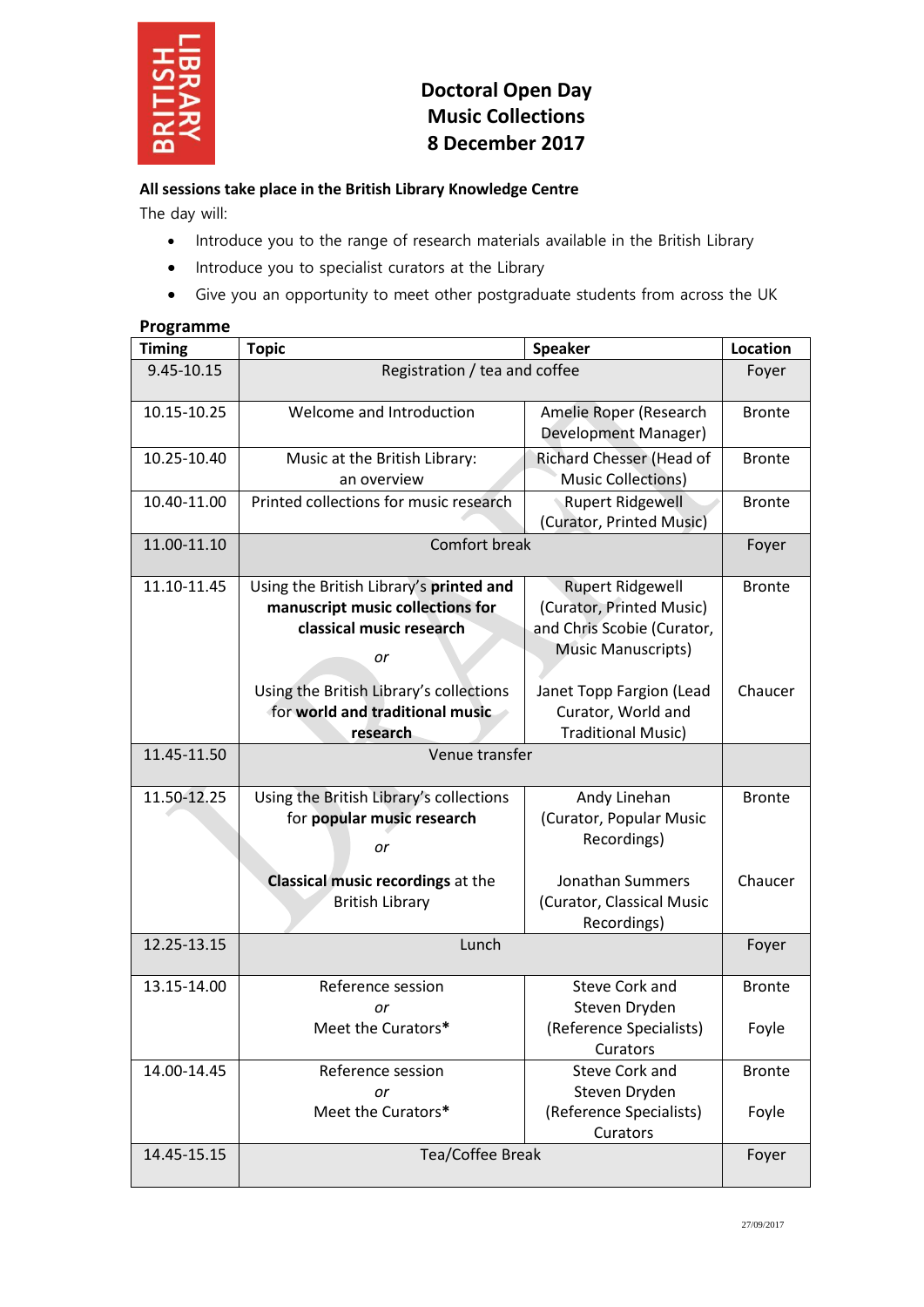| 15.15-15.45 | Digital Research                                                      | Digital curator                                                                                                                            | <b>Bronte</b> |
|-------------|-----------------------------------------------------------------------|--------------------------------------------------------------------------------------------------------------------------------------------|---------------|
| 15.45-16.20 | Doing PhD research at the British<br>Library: the student perspective | Music collaborative PhD<br>students (Sally Drew<br>Gannon, Sasha Millwood,<br>Christian Poske and<br>James Ritzema)<br>Chair: Amelie Roper | <b>Bronte</b> |
| 16.20-16.30 | Thanks, feedback forms and close                                      |                                                                                                                                            | <b>Bronte</b> |

# **Presenters**

## **Richard Chesser – Head of Music Collections \***

Richard joined the British Library as a music curator and became head of the Music Collections in 2007. His research interests range from the eighteenth to the twentieth centuries and he is active in many bodies in the field of music research, bibliography and copyright.

# **Andy Linehan – Curator, Popular Music Recordings**

Andy Linehan is Curator of Popular Music Collections at the British Library Sound Archive. He has written and broadcast on many aspects of pop music and for nearly ten years taught Popular Music History at the Royal Academy of Music. Publications include the pop music periodicals index *POMPI* and *Aural History – Essays on Recorded Sound*. He is the Resources Editor of the journal *Popular Music History* and his current research subject is the relationship between Popular Music and football. He recently curated the exhibition *Punk 1976-78* at the British Library.

## **Rupert Ridgewell – Curator, Printed Music\***

Rupert is responsible for the printed music collection, which consists of some 1.6 million items covering the period from 1501 to the present day. His research interests encompass music bibliography, Mozart biography, the music publishing trade in 18th-century Vienna, and music-making by German internees in WW1. I have co-curated several exhibitions at the Library, notably *Poetry in Sound: the Music of Benjamin Britten* (2013) and *Wagner in London* (2007).

## **Chris Scobie – Curator, Music Manuscripts\***

Chris joined the British Library in 2008, and from 2009 worked as a Reference Specialist in the Rare Books & Music reading room. He became a member of the curatorial team in 2017 with responsibility for music-related archives and manuscripts. Alongside composition and performance activities, his research interests cover the broad scope of 20th and 21st century music (but especially experimental forms), and also early 19th-century opera. In addition he has written on aspects of notation and the documentation of music, and is active in the UK & Ireland branch of the International Association of Music Libraries, Archives and Documentation Centres (IAML)

## **Jonathan Summers – Curator, Classical Music Recordings**

Jonathan enjoys many musical activities including performing, accompanying, coaching, teaching, composing and researching. His main academic interest is in pianists of the past and historical piano recordings and on this subject he is a leading authority having published an 860 page book on the subject.

## **Janet Topp Fargion – Lead Curator, World and Traditional Music\***

Janet's general research interest is the discipline of Ethnomusicology, with a focus on the music of Africa, particularly of South Africa and the Swahili Coast in East Africa. Her research currently centres on ethnographic sound recordings as sources for ethnomusicological investigation.